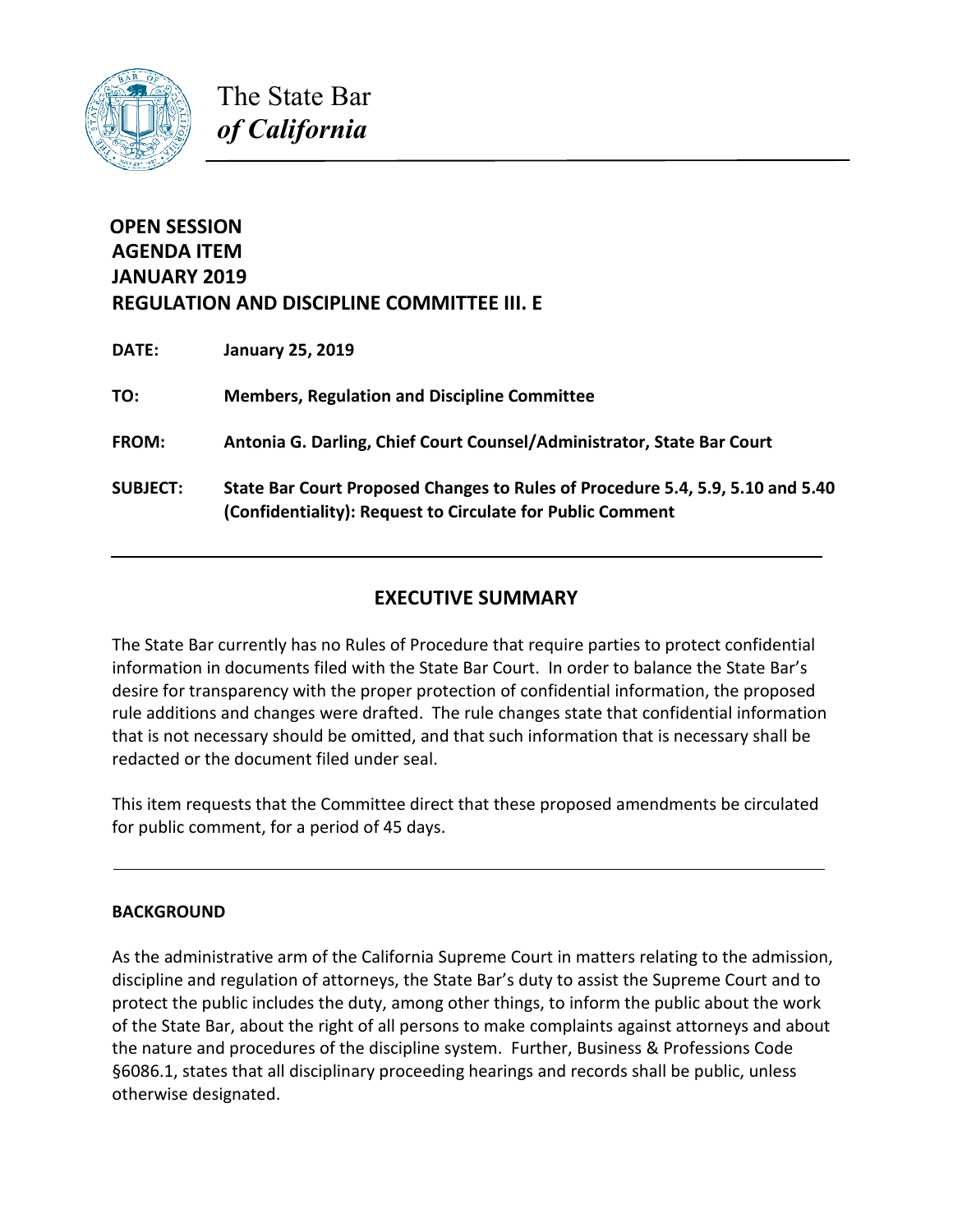The records and court hearings relating to proceedings before the State Bar Court against California attorneys generally become public upon the filing of the notice of disciplinary charges ("NDC") or other initial pleading. Some proceedings or information obtained in the disciplinary process are deemed confidential by rule, and so those records are not available to non-parties. However specific types of private or confidential information (such as financial information, personally identifying information of non-parties and medical information (including mental health and substance abuse) also needs to be protected from public disclosure.

State and federal privacy laws restrict the dissemination of personally identifiable information, such as social security numbers, dates of birth, minor children's names and protected private financial and medical information. The Board of Trustees and the Executive Director have received regular complaints from people that their confidential information (such as nonparties' names and home location, minor children's information, financial and medical information) is posted on the bar's website. Some of these people are respondents, but others are complaining witnesses, attorneys, family members or victims. This information is generally contained in Notice of Disciplinary Charges, stipulations or mitigation evidence offered by respondents. These complaints are based upon the relatively limited number of documents that the court currently posts on the attorney's profile page.

Shortly after the State Bar's new Case Management System (CMS) goes live, the State Bar Court portal will be made available to the public. All documents filed in a case (except sealed documents), will be available for viewing via the internet. CMS does have the ability to allow the court to restrict access to confidential documents or proceedings so the public cannot see them. But unless the proceeding or document is not already designated as confidential in the rules, the court cannot redact information or conceal it even if private information is included. The proposed new rules will alert parties to the need to protect certain information, and provide a method for protecting it if the information is necessary to the matter before the court. It also provides transparency as the rules clearly define what matters and documents will not be available to non-parties. The changes are summarized below.

# **Rule 5.4 (Definitions)**

Rule 5.4 was amended to add two new subsections. New Rule 5.4 (57) defines "Confidential Information" as both sensitive personally identifiable information and personal financial information. It specifies that such information should be redacted in any document meant to become part of the court record, unless accompanied by a motion to seal or is filed in a confidential proceeding.

New Rule 5.4 (58) defines "Confidential Proceeding" as any proceeding so defined by rule or statute as being confidential, and states clearly that such proceedings will not appear on the State Bar Court's publicly accessible portal or docket.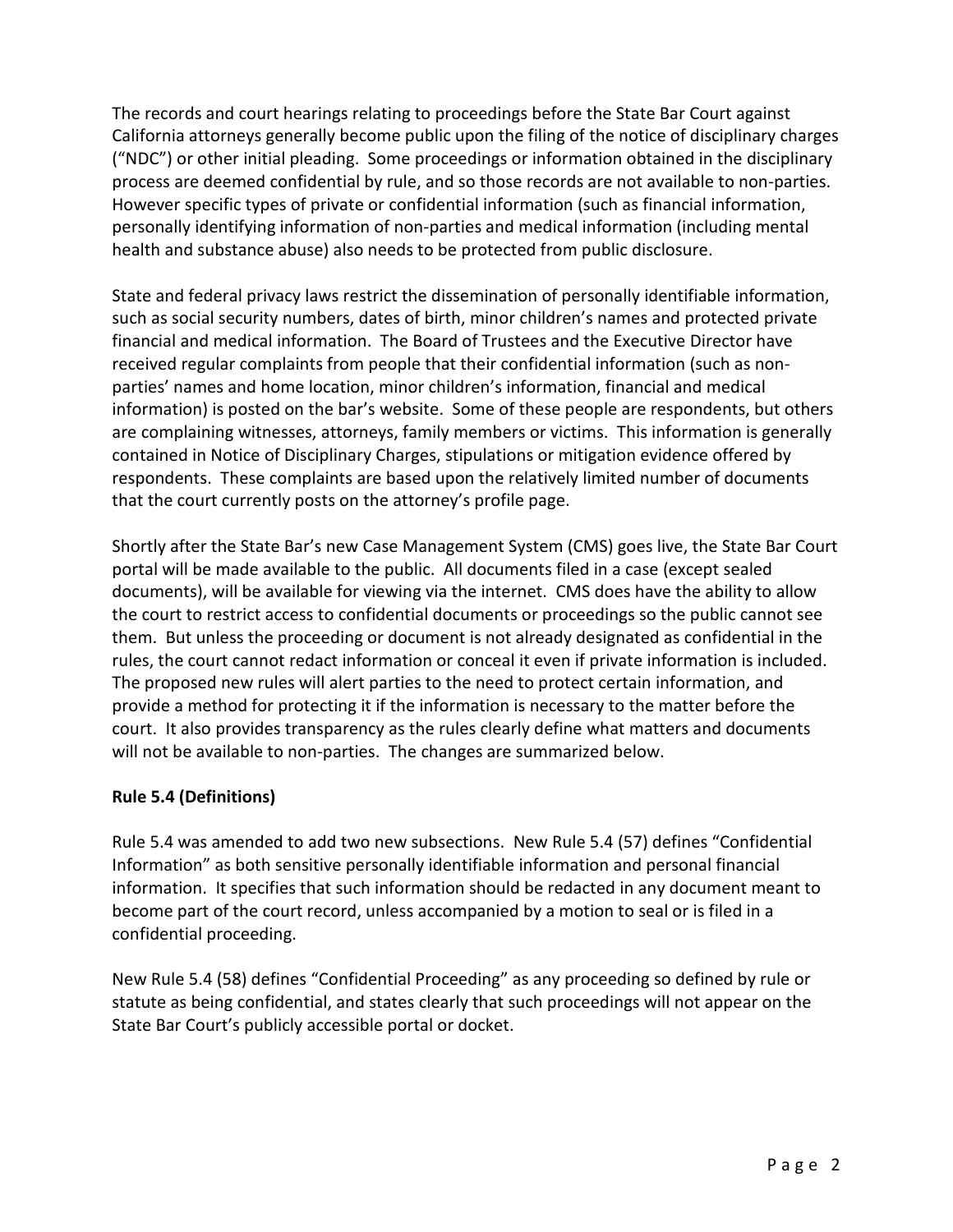## **Rule 5.40 (General Rules of Pleadings)**

Rule 5.40 was amended to add subsections (B), (C) (D) and (E). (B) states that documents should not include Confidential Information unless that information is relevant and necessary. (C) states that if Confidential Information is included it must be redacted or the document must be accompanied with a motion to seal. In order to ensure that parties are given full information (D) requires that unredacted copies of the document be provided to all other parties and the court. New (E) places the responsibility for excluding or redacting Confidential Information on the party filing the document. This has become standard practice in most courts as the court should not be the party identifying and protecting information.

## **Rule 5.9 (Public Nature of State Bar Court Proceedings)**

Rule 5.9 is amended to add that matters determined by the court to be confidential will not be publically available to non-parties.

#### **Rule 5.10 (Confidential Proceedings)**

Rule 5.10 is amended to add requests under the Americans with Disabilities Act as confidential matters as required by federal law.

#### **DISCUSSION**

The State Bar is trying to strike the correct balance between the need for transparency, protection of the public, and the right to privacy for parties, witnesses and respondents. In order to encourage parties to be mindful about including unnecessary personal information, and to allow the Court to mask confidential proceedings and documents, the proposed rule changes set forth the duties of parties and the proper procedure for handling such information.

#### **FISCAL/PERSONNEL IMPACT**

None

#### **RULE AMENDMENTS**

Title 5, Division 6, Chapter 2, Rules 5.4, 5.40, 5.9 and 5.10, Rules of Procedure of the State Bar.

# **BOARD BOOK AMENDMENTS**

None

#### **STRATEGIC PLAN GOALS & OBJECTIVES**

Goal: 2. Ensure a timely, fair, and appropriately resourced admissions, discipline, and regulatory system for the more than 250,000 lawyers licensed in California.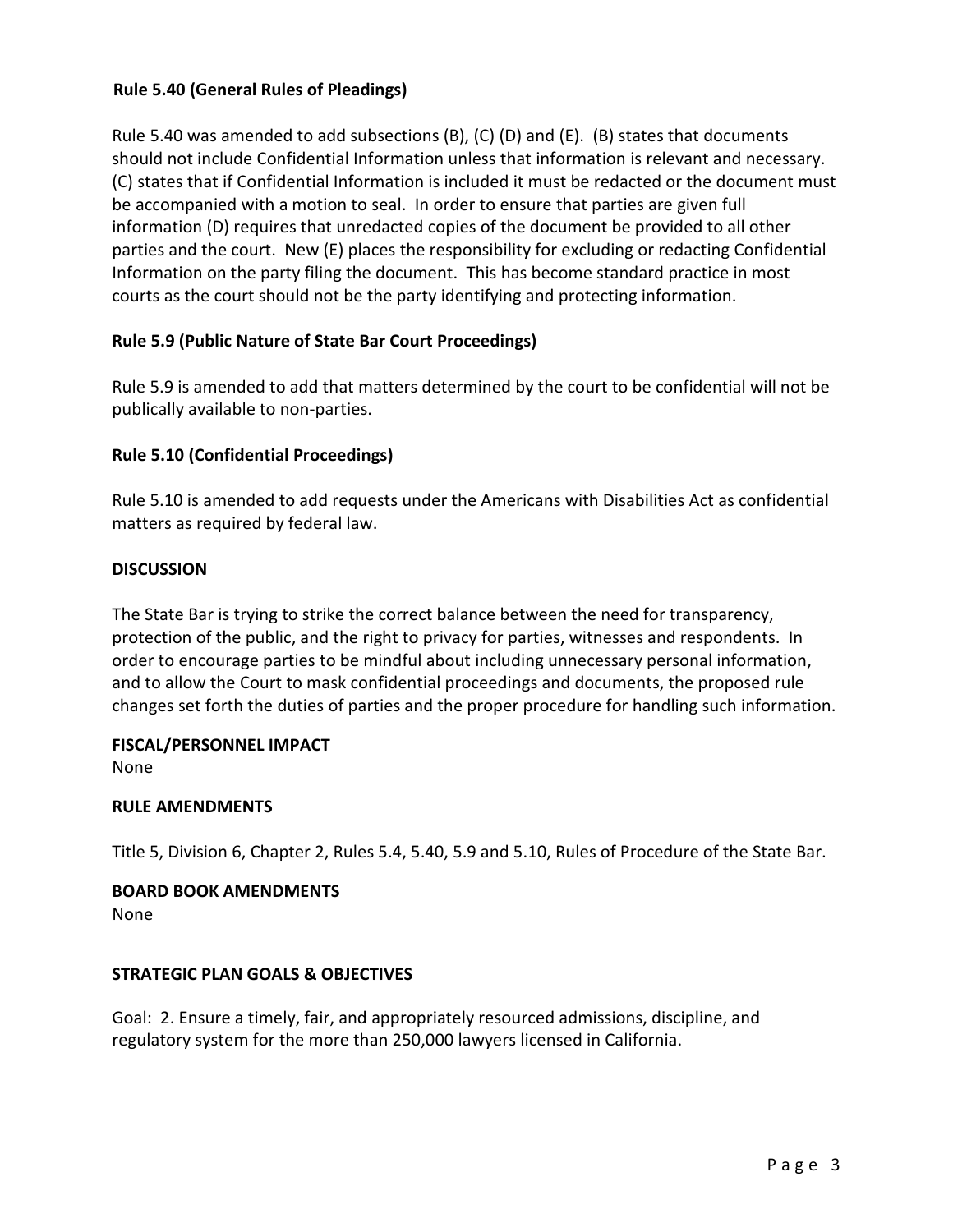#### **RECOMMENDATIONS**

## **It is recommended that the Regulation and Discipline Committee approve the following resolution:**

**RESOLVED**, that staff is authorized to make available, for public comment for a period of 45-days, proposed amendments to: Title 5, Division 2, Chapter 5, Rules 5.4, 5.9, 5.10 and 5.40 (Confidentiality) of the Rules of Procedure of the State Bar ; and it is

**FURTHER RESOLVED**, that this authorization for release for public comment is not, and shall not be construed as, a statement or recommendation of approval of the proposed amended Rules of Procedure or Board policy.

#### **ATTACHMENT(S) LIST**

- **A.** Proposed language of Rules 5.4, 5.9, 5.10 and 5.40 (Confidentiality) of the Rules of Procedure of the State Bar (Clean version).
- **B.** Proposed language of Rules 5.4, 5.9, 5.10 and 5.40 (Confidentiality) of the Rules of Procedure of the State Bar (Redline version).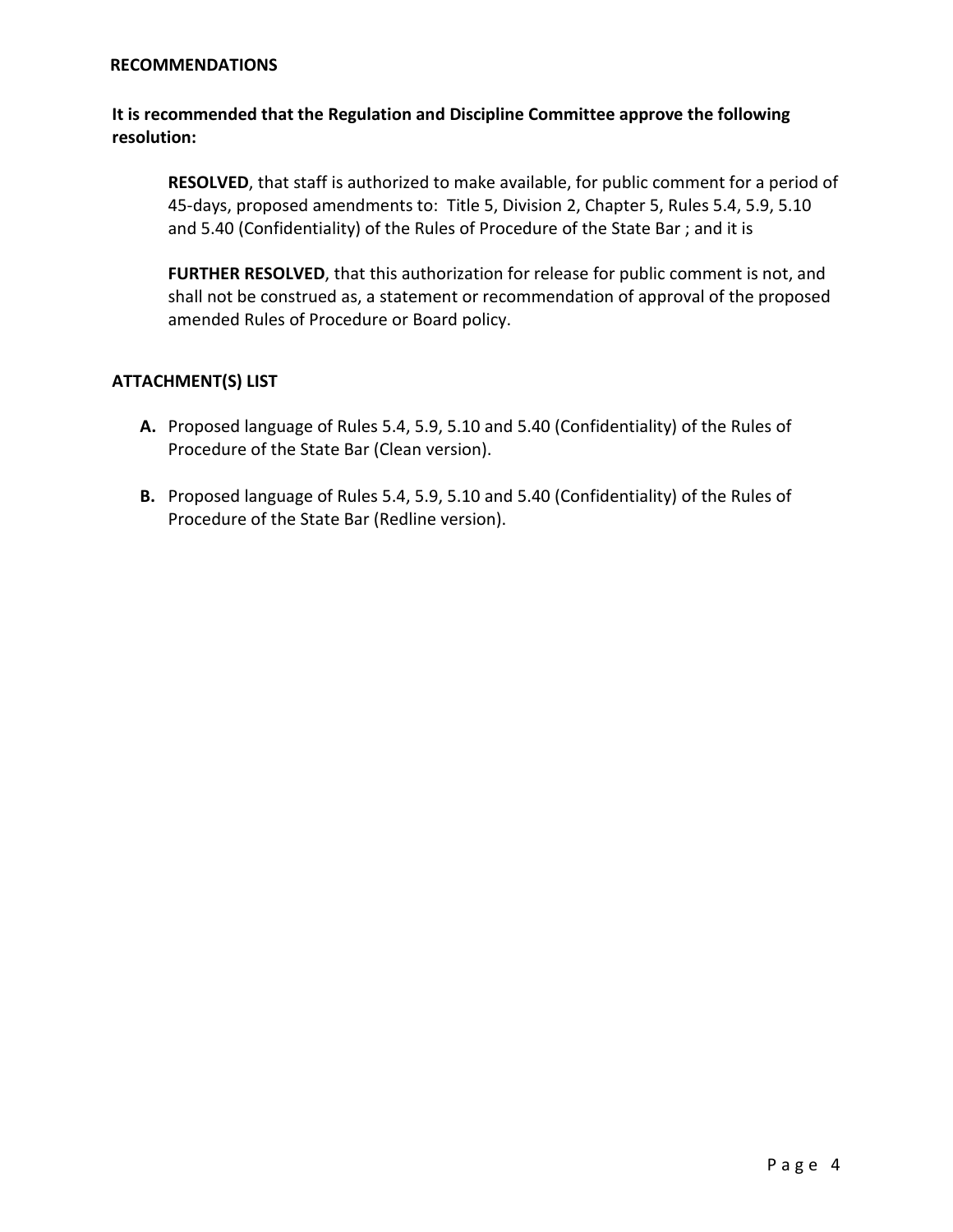# **ATTACHMENT A**

#### **Proposed Revised Rules of Procedure 5.4, 5.40, 5.9, 5.10**

#### **Clean version**

#### Rule 5.4 Definitions

(57) "Confidential Information" means (a) sensitive personally identifiable information of any individual, including but not limited to social security numbers, dates of birth, home addresses, driver's license numbers, names of minor children, and medical information (including information regarding mental health and substance abuse); and (b) personally identifiable financial information such as bank or other financial account numbers, including routing numbers. Such information should be redacted in any document, including but not limited to pleadings and exhibits, meant to become part of the court record, unless accompanied by a motion to seal or filed in a confidential proceeding. Social security numbers and account numbers can be redacted to show the last four digits.

(58) "Confidential Proceeding" means any proceeding so defined by rule or statute as being confidential. Confidential proceedings will not appear on the State Bar Court's publicly accessible portal or docket.

Rule 5.40 General Rules of Pleadings

(A) Existing - Each assertion in a pleading must be simple, concise, and direct.

 (B) Documents filed with the Court should not include Confidential Information unless that information is relevant and necessary.

(C) If Confidential Information is included in any document filed with the Court, then the Confidential Information must be redacted or the document must be accompanied with a motion to seal pursuant to Rule 5.12.

(D) If a party files a document with Confidential Information redacted, it must provide unredacted copies of the document to all other parties and the court in sealed envelopes marked "UNREDACTED DOCUMENT(S) CONTAINING CONFIDENTIAL INFORMATION". Each unredacted document shall be clearly marked "UNREDACTED DOCUMENT CONTAINING CONFIDENTIAL INFORMATION."

(E) The responsibility for excluding or redacting confidential information from all documents filed with the court rests solely with the party filing the document. The court will not review each pleading or perform any redactions for compliance with these rules.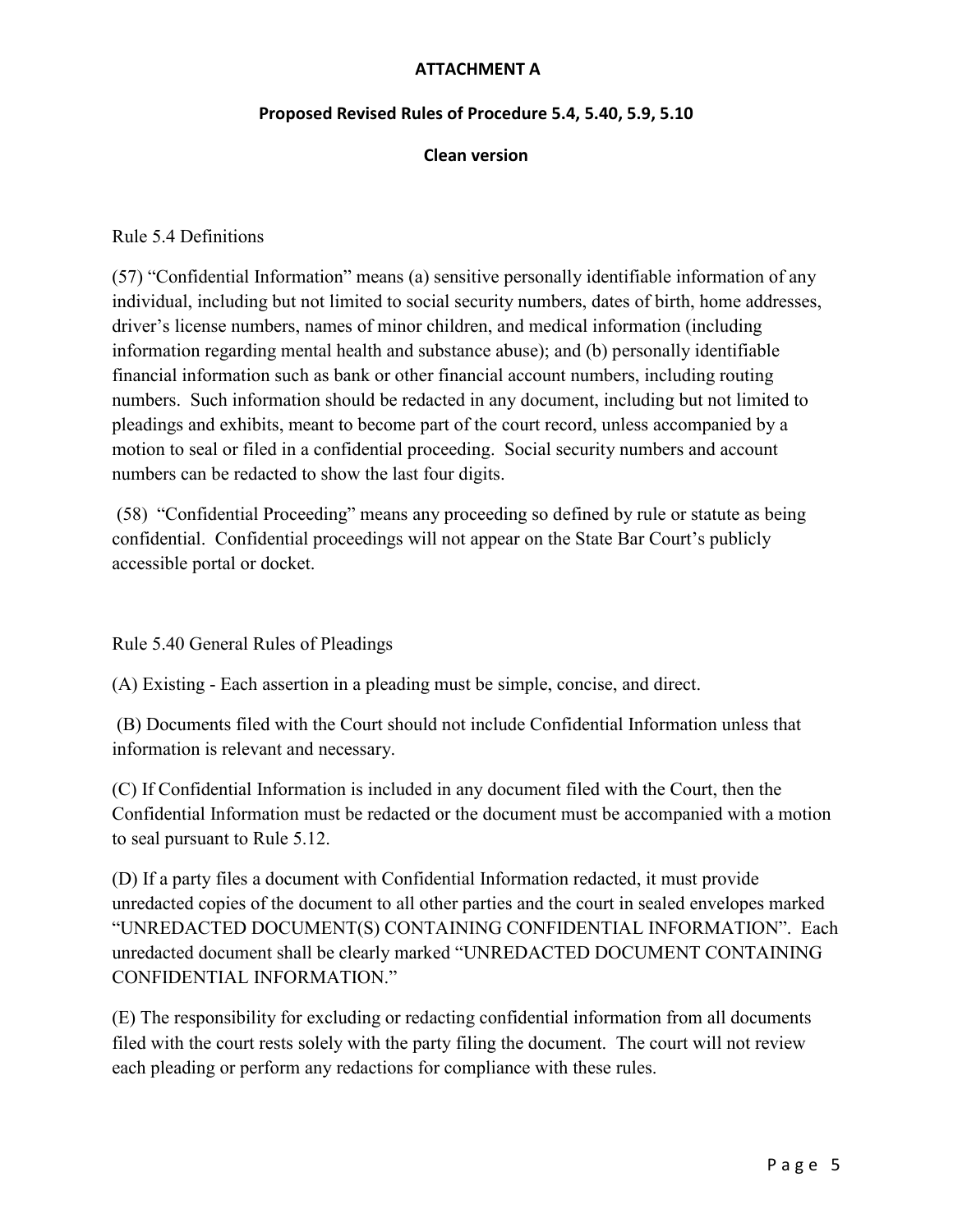Rule 5.9 Public Nature of State Bar Court Proceedings

Except as otherwise provided by law or by these rules, all State Bar Court proceedings must be public except settlement conferences and portions of the record sealed by court order under rule 5.12 or determined by the court to be confidential.

Rule 5.10 Confidential Proceedings

Unless the applicant or member waives confidentiality, proceedings under Business and Professions Code § 6007(b)(3), requests under the Americans with Disabilities Act and moral character proceedings are confidential.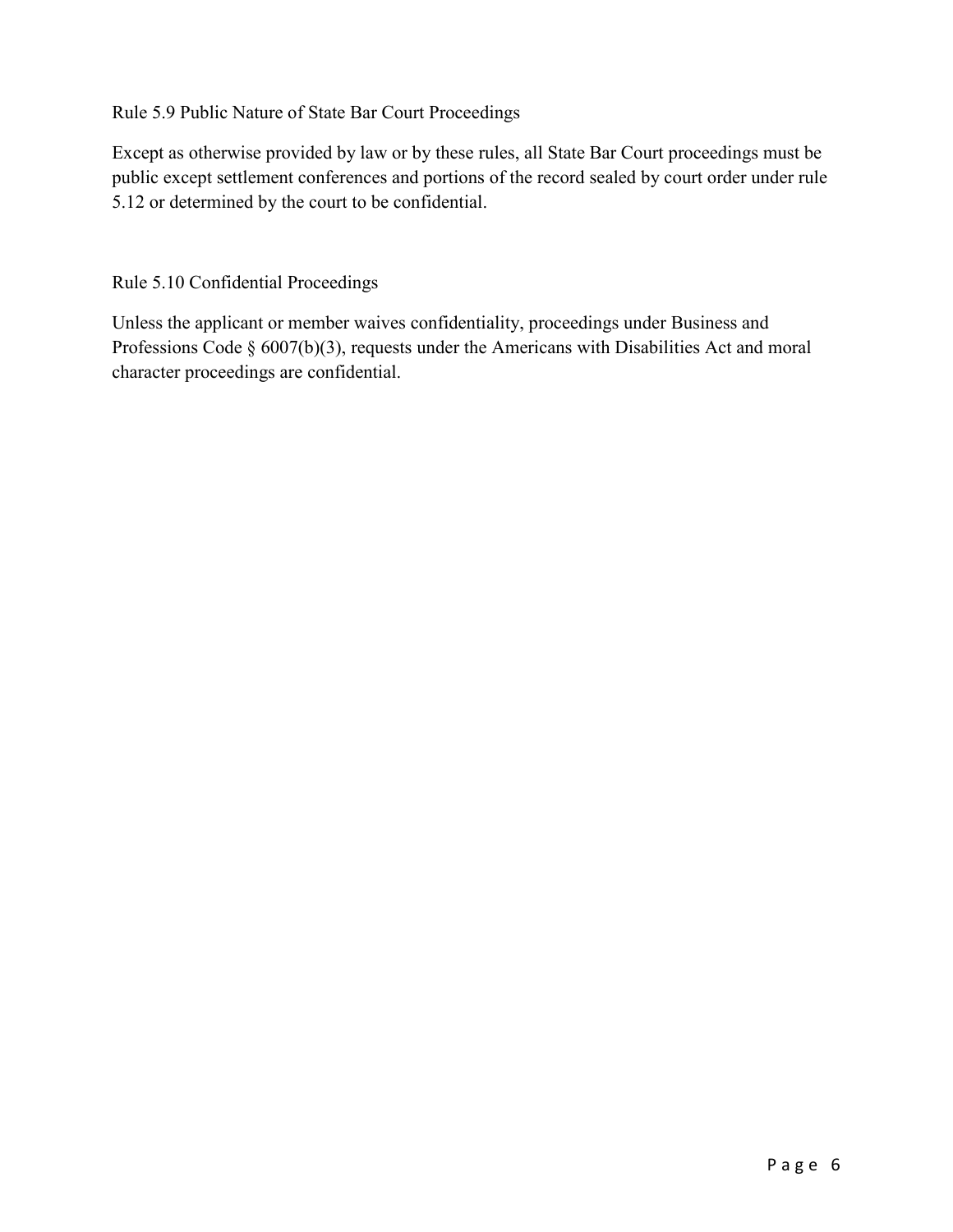## **ATTACHMENT B**

## **Proposed Revised Rules of Procedure 5.4, 5.40, 5.9, 5.10**

# **Redline version**

### Rule 5.4 Definitions

(57) "Confidential Information" means (a) sensitive personally identifiable information of any individual, including but not limited to social security numbers, dates of birth, home addresses, driver's license numbers, names of minor children, and medical information (including information regarding mental health and substance abuse); and (b) personally identifiable financial information such as bank or other financial account numbers, including routing numbers. Such information should be redacted in any document, including but not limited to pleadings and exhibits, meant to become part of the court record, unless accompanied by a motion to seal or filed in a confidential proceeding. Social security numbers and account numbers can be redacted to show the last four digits.

(58) "Confidential Proceeding" means any proceeding so defined by rule or statute as being confidential. Confidential proceedings will not appear on the State Bar Court's publicly accessible portal or docket.

# Rule 5.40 General Rules of Pleadings

(A) Each assertion in a pleading must be simple, concise, and direct.

(B) Documents filed with the Court should not include Confidential Information unless that information is relevant and necessary.

(C) If Confidential Information is included in any document filed with the Court, then the Confidential Information must be redacted or the document must be accompanied with a motion to seal pursuant to Rule 5.12.

(D) If a party files a document with Confidential Information redacted, it must provide unredacted copies of the document to all other parties and the court in sealed envelopes marked "UNREDACTED DOCUMENT(S) CONTAINING CONFIDENTIAL INFORMATION." Each unredacted document shall be clearly marked "UNREDACTED DOCUMENT CONTAINING CONFIDENTIAL INFORMATION."

(E) The responsibility for excluding or redacting confidential information from all documents filed with the court rests solely with the party filing the document. The court will not review each pleading or perform any redactions for compliance with these rules.